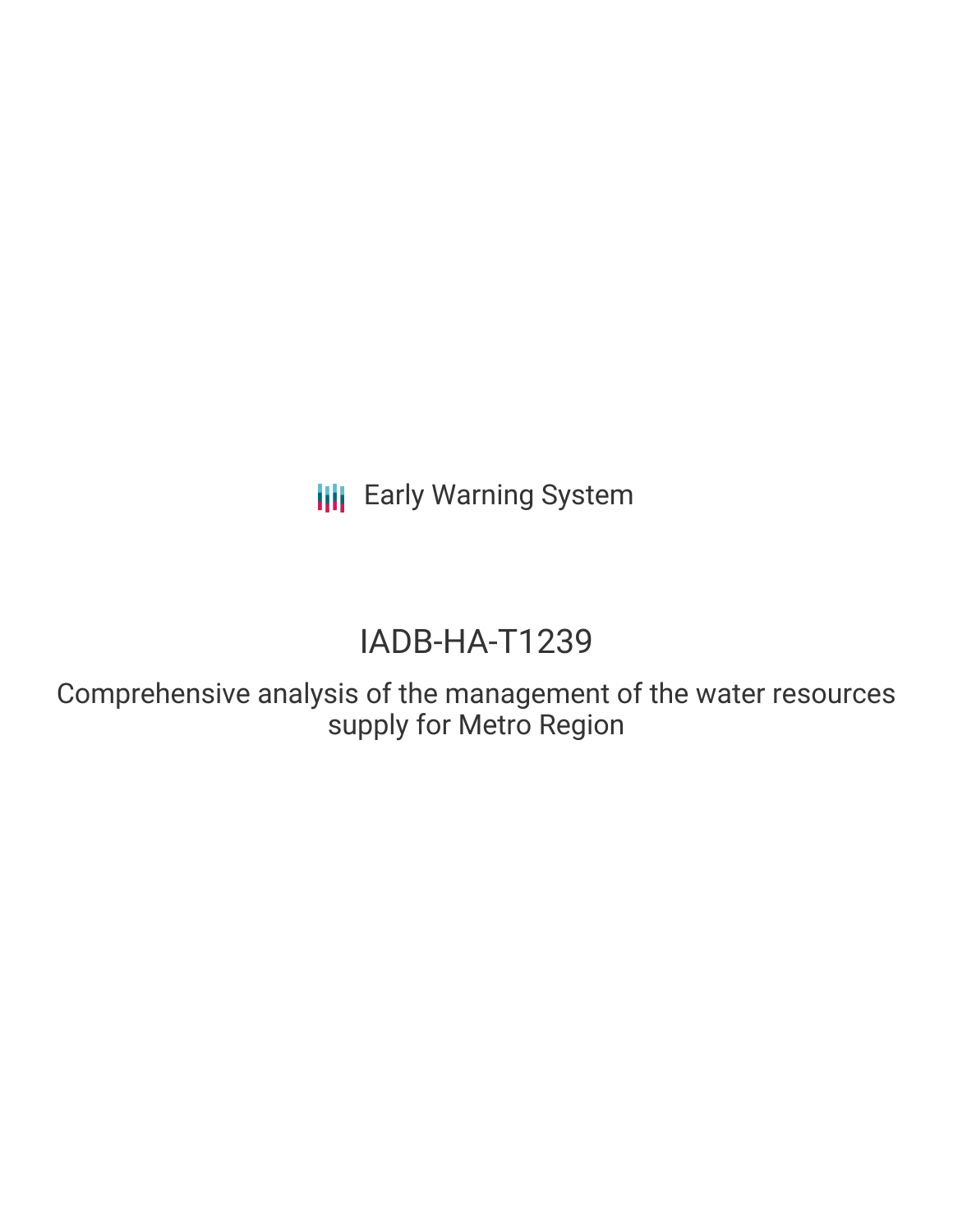

# **Quick Facts**

| <b>Countries</b>               | Haiti                                  |
|--------------------------------|----------------------------------------|
| <b>Financial Institutions</b>  | Inter-American Development Bank (IADB) |
| <b>Status</b>                  | Approved                               |
| <b>Bank Risk Rating</b>        |                                        |
| <b>Sectors</b>                 | Water and Sanitation                   |
| <b>Investment Amount (USD)</b> | $$0.70$ million                        |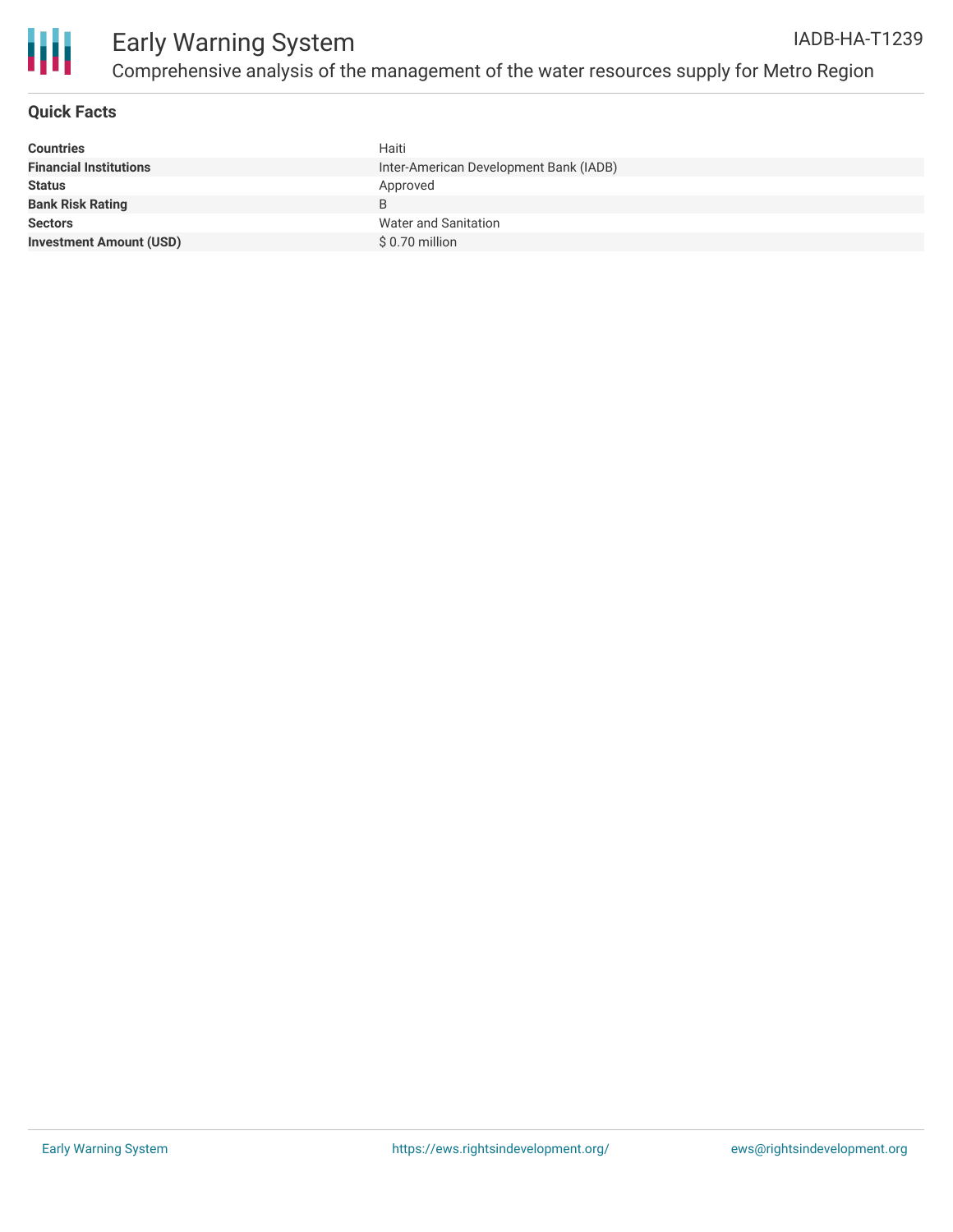

# **Project Description**

According to the IDB website:

The main objective of the CT will be the analysis and the proposal of solutions for the medium term improvement of the utilization of surface and underground water resources for for the RMPP (Metropolitan area of Port-au-Prince.)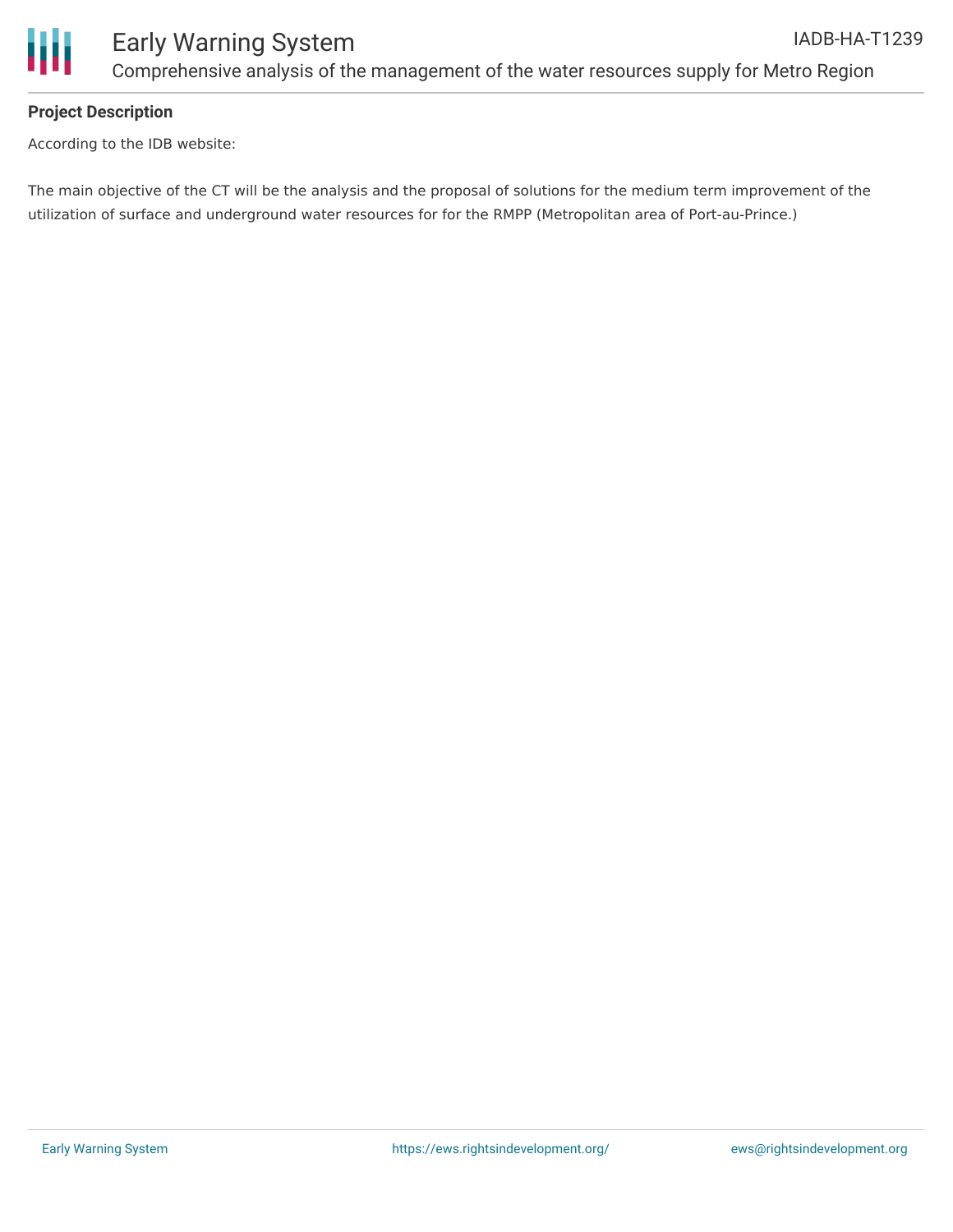

#### Early Warning System Comprehensive analysis of the management of the water resources supply for Metro Region IADB-HA-T1239

## **Investment Description**

• Inter-American Development Bank (IADB)